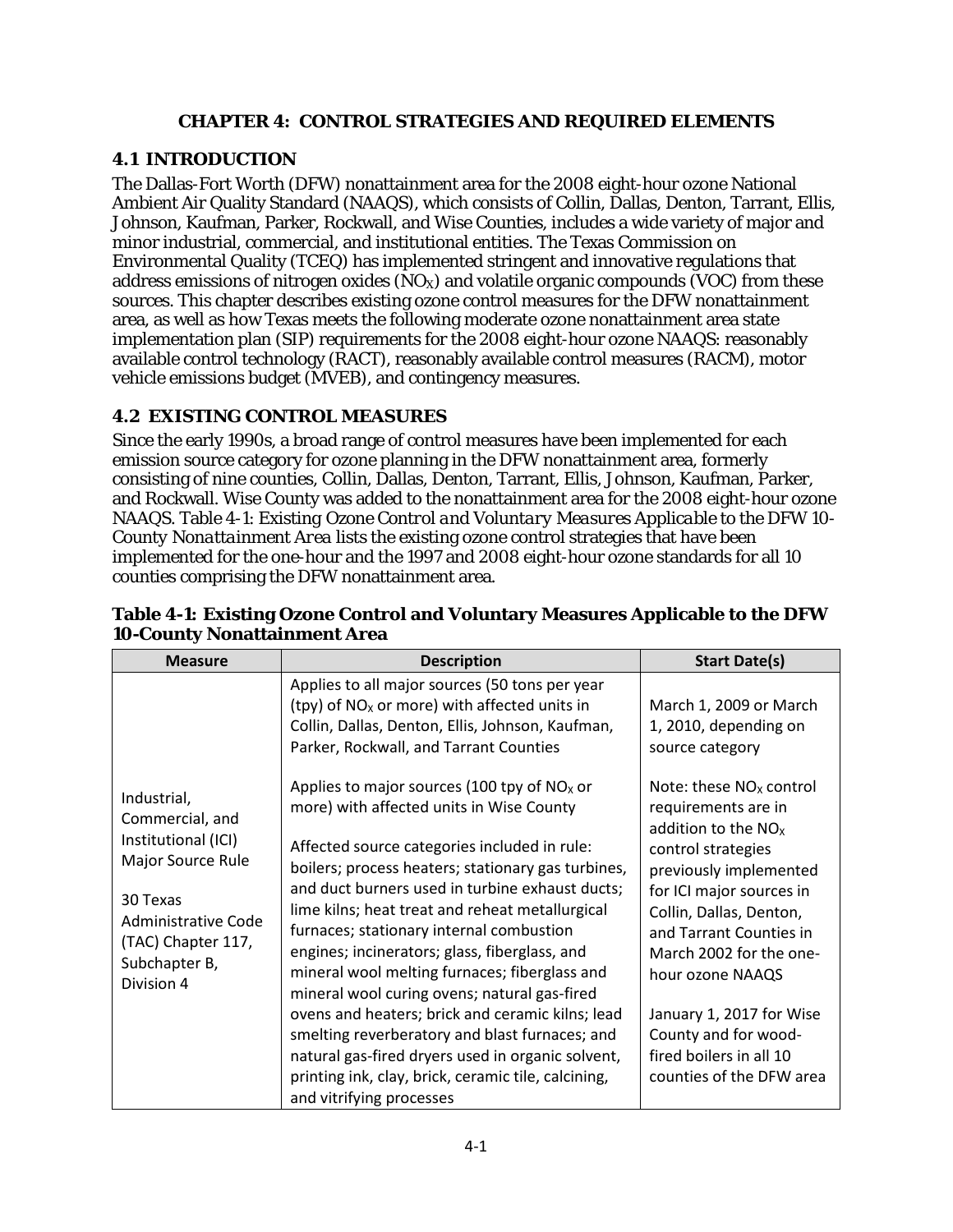| <b>Measure</b>                                                                                                               | <b>Description</b>                                                                                                                                                                                                                                                                                                                                                                                                                                                                                                                                                                                                                                                                                                                                                                              |                                                                                                                                                                    |
|------------------------------------------------------------------------------------------------------------------------------|-------------------------------------------------------------------------------------------------------------------------------------------------------------------------------------------------------------------------------------------------------------------------------------------------------------------------------------------------------------------------------------------------------------------------------------------------------------------------------------------------------------------------------------------------------------------------------------------------------------------------------------------------------------------------------------------------------------------------------------------------------------------------------------------------|--------------------------------------------------------------------------------------------------------------------------------------------------------------------|
| ICI Minor Source Rule<br>30 TAC Chapter 117,<br>Subchapter D,<br>Division 2                                                  | Applies to all minor sources (less than 50 tpy of<br>$NOx$ ) with stationary internal combustion<br>engines in Collin, Dallas, Denton, Ellis, Johnson,<br>Kaufman, Parker, Rockwall, and Tarrant Counties                                                                                                                                                                                                                                                                                                                                                                                                                                                                                                                                                                                       | March 1, 2009 for rich-<br>burn gas-fired engines,<br>diesel-fired engines, and<br>dual-fuel engines<br>March 1, 2010 for lean-<br>burn gas-fired engines          |
| <b>Stationary Diesel</b><br>Engines<br>30 TAC Chapter 117,<br>Subchapter B,<br>Division 4 and<br>Subchapter D,<br>Division 2 | Prohibition on operating stationary diesel and<br>dual-fuel engines for testing and maintenance<br>purposes between 6:00 a.m. and noon in Collin,<br>Dallas, Denton, Ellis, Johnson, Kaufman, Parker,<br>Rockwall, and Tarrant Counties                                                                                                                                                                                                                                                                                                                                                                                                                                                                                                                                                         | March 1, 2009                                                                                                                                                      |
| <b>Major Utility Electric</b><br><b>Generation Source</b><br>Rule<br>30 TAC Chapter 117,<br>Subchapter C,<br>Division 4      | $NOx$ control requirements for major source (50<br>tpy of $NOx$ or more) utility electric generating<br>facilities in Collin, Dallas, Denton, Ellis, Johnson,<br>Kaufman, Parker, Rockwall, and Tarrant Counties<br>NO <sub>x</sub> control requirements for major source (100<br>tpy of NO <sub>x</sub> or more) utility electric generating<br>facilities in Wise County<br>Applies to utility boilers, auxiliary steam boilers,<br>stationary gas turbines, and duct burners used in<br>turbine exhaust ducts used in electric power<br>generating systems<br>Note: these $NOx$ control requirements are in<br>addition to the $NOx$ control strategies<br>implemented for utilities in Collin, Dallas,<br>Denton, and Tarrant Counties in 2001 through<br>2005 for the one-hour ozone NAAQS | March 1, 2009 for Collin,<br>Dallas, Denton, Ellis,<br>Johnson, Kaufman,<br>Parker, Rockwall, and<br><b>Tarrant Counties</b><br>January 1, 2017 for Wise<br>County |
| <b>Utility Electric</b><br>Generation in East<br>and Central Texas<br>30 TAC Chapter 117,<br>Subchapter E,<br>Division 1     | $NOx$ control requirements on utility boilers and<br>stationary gas turbines (including duct burners<br>used in turbine exhaust ducts) at utility electric<br>generation sites in East and Central Texas,<br>including Parker County                                                                                                                                                                                                                                                                                                                                                                                                                                                                                                                                                            | May 1, 2003 through May<br>1,2005                                                                                                                                  |
| Cement Kiln Rule<br>30 TAC Chapter 117,<br>Subchapter E,<br>Division 2                                                       | NO <sub>x</sub> control requirements for all Portland<br>cement kilns located in Ellis County                                                                                                                                                                                                                                                                                                                                                                                                                                                                                                                                                                                                                                                                                                   | March 1, 2009                                                                                                                                                      |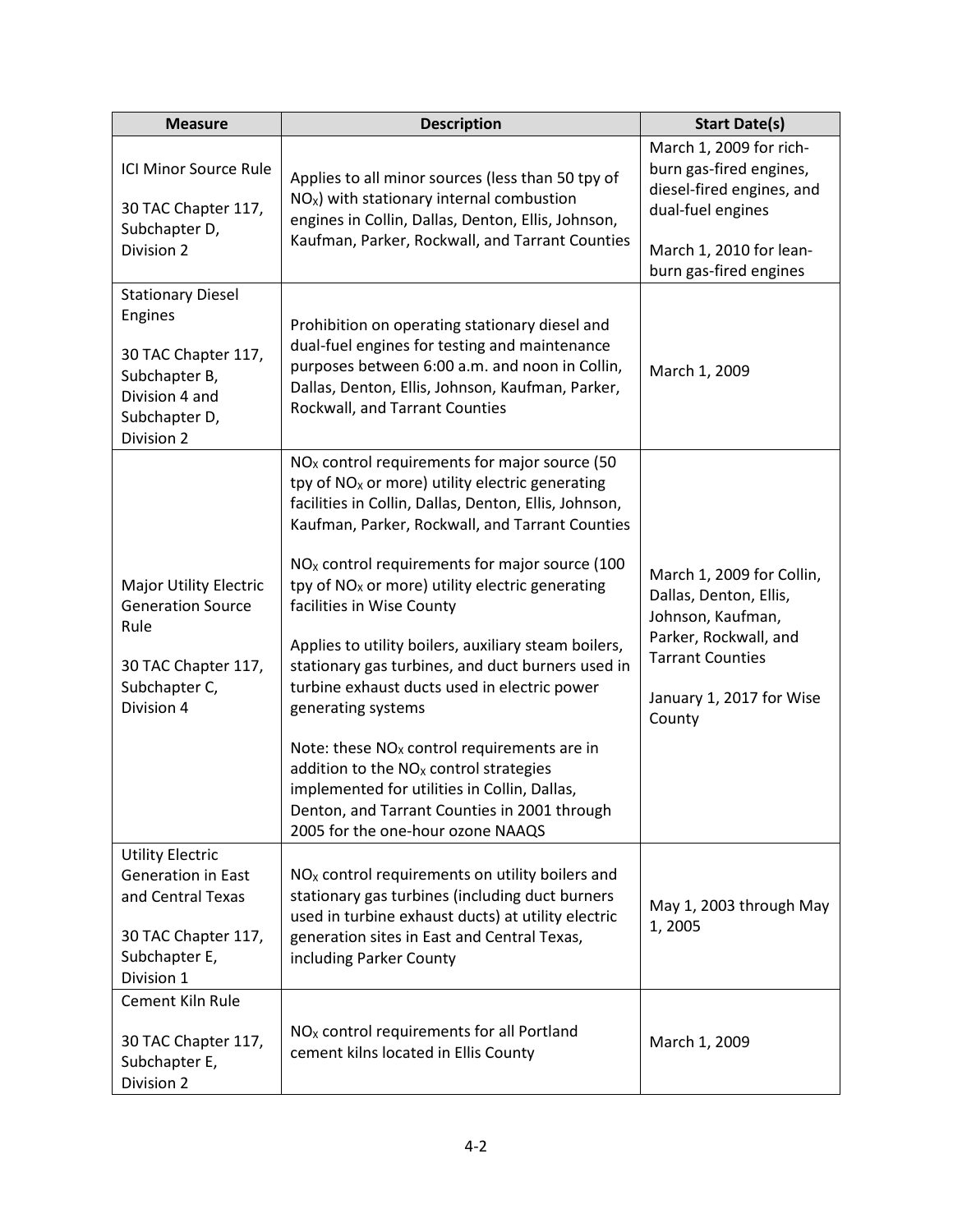| <b>Measure</b>                                                                                                                                        | <b>Description</b>                                                                                                                                                                                                                                                                     | <b>Start Date(s)</b>                                                                                                                                                                                                                       |
|-------------------------------------------------------------------------------------------------------------------------------------------------------|----------------------------------------------------------------------------------------------------------------------------------------------------------------------------------------------------------------------------------------------------------------------------------------|--------------------------------------------------------------------------------------------------------------------------------------------------------------------------------------------------------------------------------------------|
| Nitric Acid<br>Manufacturing Rule-<br>General<br>30 TAC Chapter 117,<br>Subchapter F,<br>Division 3                                                   | $NOx$ emission standards for nitric acid<br>manufacturing facilities (state-wide rule - no<br>nitric acid facilities in DFW)                                                                                                                                                           | November 15, 1999                                                                                                                                                                                                                          |
| East Texas<br><b>Combustion Sources</b><br>Rule<br>30 TAC Chapter 117,<br>Subchapter E,<br>Division 4                                                 | $NOx$ control requirements for stationary rich-<br>burn, gas-fired internal combustion engines (240<br>horsepower (hp) and greater)<br>Measure implemented to reduce ozone in the<br>DFW nonattainment area although controls not<br>applicable in the DFW nonattainment area          | March 1, 2010                                                                                                                                                                                                                              |
| <b>Natural Gas-Fired</b><br>Small Boilers, Process<br>Heaters, and Water<br><b>Heaters Rule</b><br>30 TAC Chapter 117,<br>Subchapter E,<br>Division 3 | $NOx$ emission limits on small-scale residential<br>and industrial boilers, process heaters, and<br>water heaters equal to or less than 2.0 million<br>British thermal units per hour in Collin, Dallas,<br>Denton, Ellis, Johnson, Kaufman, Parker,<br>Rockwall, and Tarrant Counties | May 11, 2000                                                                                                                                                                                                                               |
| <b>VOC Control</b><br><b>Measures</b><br>30 TAC Chapter 115                                                                                           | Control technology requirements for VOC<br>sources for RACT and other SIP planning<br>purposes including: storage, general vent gas,<br>industrial wastewater, loading and unloading<br>operations, general VOC leak detection and<br>repair, solvent using processes, etc.            | December 31, 2002 and<br>earlier for Collin, Dallas,<br>Denton, and Tarrant<br>Counties<br>June 15, 2007 or March 1,<br>2009 for Ellis, Johnson,<br>Kaufman, Parker, and<br><b>Rockwall Counties</b><br>January 1, 2017 for Wise<br>County |
| Degassing of Storage<br>Tanks, Transport<br>Vessels, and Marine<br><b>Vessels Rule</b><br>30 TAC, Chapter 115,<br>Subchapter F,<br>Division 3         | VOC control requirements for degassing during,<br>or in preparation of, cleaning any storage tanks<br>and transport vessels                                                                                                                                                            | May 21, 2011 for Collin,<br>Dallas, Denton, and<br><b>Tarrant Counties</b>                                                                                                                                                                 |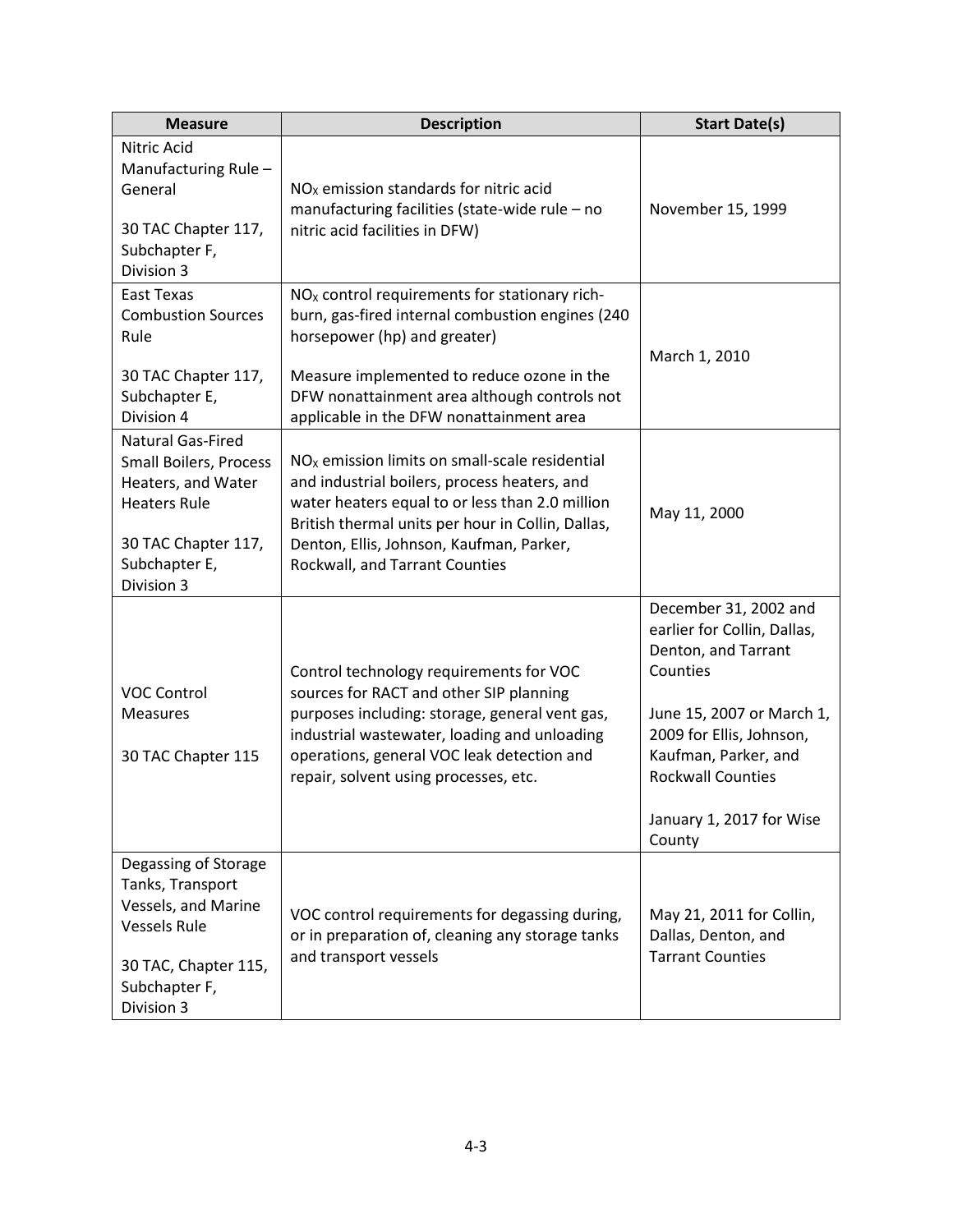| <b>Measure</b>                                                | <b>Description</b>                                                                                                                                                                                                                                                                                                                   | <b>Start Date(s)</b>                                                                                                                                                                                                                                                 |
|---------------------------------------------------------------|--------------------------------------------------------------------------------------------------------------------------------------------------------------------------------------------------------------------------------------------------------------------------------------------------------------------------------------|----------------------------------------------------------------------------------------------------------------------------------------------------------------------------------------------------------------------------------------------------------------------|
|                                                               | Applies to major source storage tanks (50 tpy of<br>VOC or more) in Collin, Dallas, Denton, Ellis,<br>Johnson, Kaufman, Parker, Rockwall, and Tarrant                                                                                                                                                                                | March 1, 2013                                                                                                                                                                                                                                                        |
| <b>Storage Tanks Rule</b>                                     | Counties<br>Applies to major source storage tanks (100 tpy<br>of VOC or more) in Wise County                                                                                                                                                                                                                                         | January 1, 2017 for major<br>source storage tanks in<br>Wise County and for new<br>inspection requirements<br>to control flashed gases                                                                                                                               |
| 30 TAC Chapter 115,<br>Subchapter B,<br>Division 1            | Requires controls for slotted guidepoles and<br>more stringent controls for other fittings on<br>floating roof tanks, and control requirements or<br>operational limitations on landing floating roof<br>tanks                                                                                                                       | from storage tanks and<br>corresponding<br>recordkeeping<br>requirements for fixed<br>roof storage tanks in all<br>10 counties of the DFW<br>area                                                                                                                    |
|                                                               | Eliminates exemption for storage tanks for crude<br>oil or natural gas condensate and regulates flash<br>emissions from these tanks                                                                                                                                                                                                  |                                                                                                                                                                                                                                                                      |
|                                                               | Implements control, testing, monitoring and<br>recordkeeping requirements for eight emission                                                                                                                                                                                                                                         | March 1, 2013 for Collin,<br>Dallas, Denton, Ellis,<br>Johnson, Kaufman,<br>Parker, Rockwall, and<br><b>Tarrant Counties</b>                                                                                                                                         |
| Solvent-Using                                                 | source categories in the DFW nonattainment<br>area for degreasing, surface coating, solvent<br>cleaning, printing, and adhesive application                                                                                                                                                                                          | January 1, 2017 for Wise<br>County                                                                                                                                                                                                                                   |
| <b>Processes Rules</b><br>30 TAC Chapter 115,<br>Subchapter E | processes. Certain rules were updated based on<br>the control techniques guidelines issued by the<br>United States Environmental Protection Agency<br>(EPA) between 2006 and 2008 (see Dallas-Fort<br>Worth Attainment Demonstration SIP Revision<br>for the 1997 Eight-Hour Ozone Standard<br>Nonattainment Area (2010-022-SIP-NR)) | March 1, 2011 for major<br>source offset lithographic<br>printing lines and March<br>1, 2012 for minor source<br>offset lithographic<br>printing lines in Collin,<br>Dallas, Denton, Ellis,<br>Johnson, Kaufman,<br>Parker, Rockwall, and<br><b>Tarrant Counties</b> |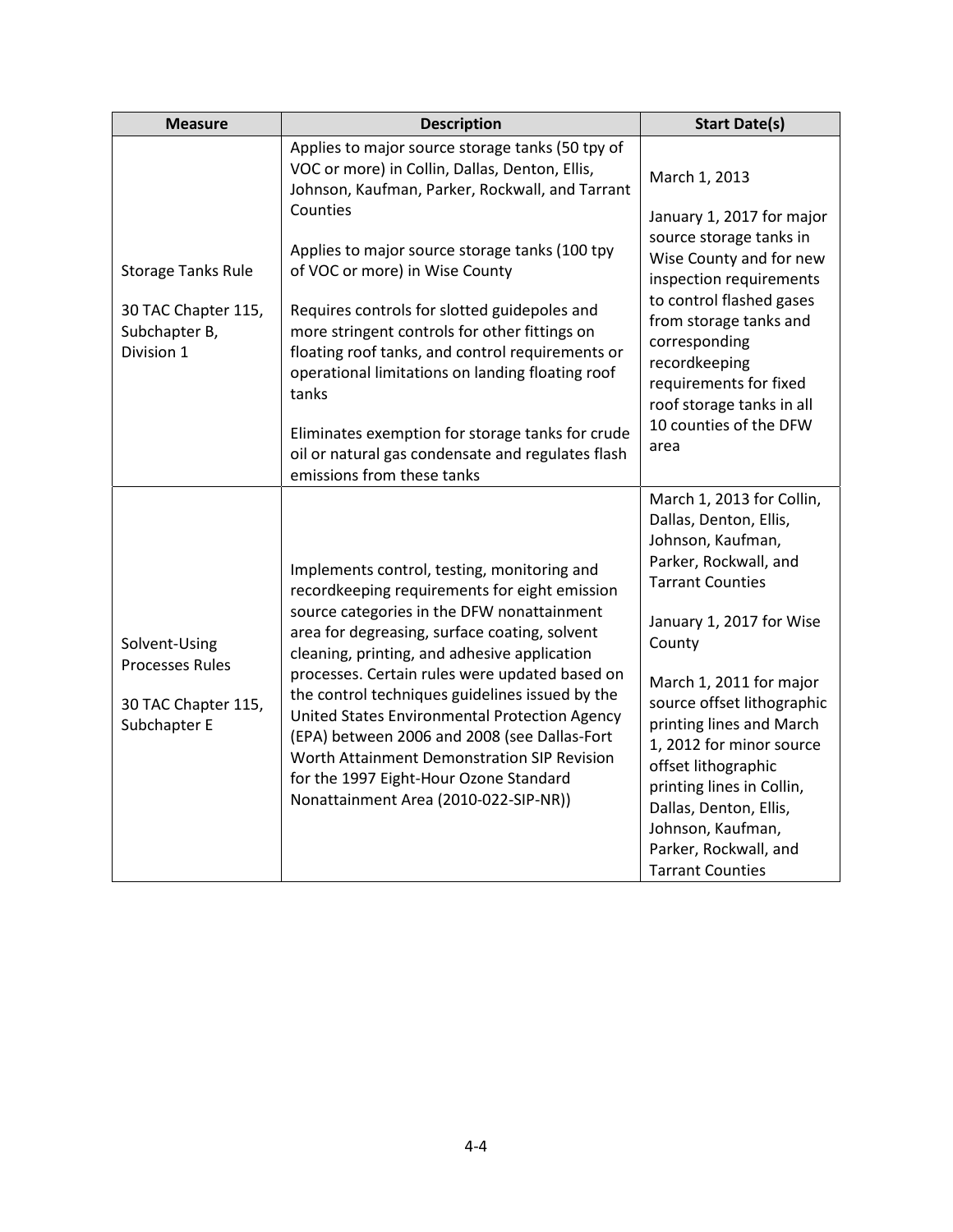| <b>Measure</b>                                                                                    | <b>Description</b>                                                                                                                                                       | <b>Start Date(s)</b>                                                                                                                                         |
|---------------------------------------------------------------------------------------------------|--------------------------------------------------------------------------------------------------------------------------------------------------------------------------|--------------------------------------------------------------------------------------------------------------------------------------------------------------|
| Refueling - Stage I                                                                               | Captures gasoline vapors that are released when                                                                                                                          | 1990 for Collin, Dallas,<br>Denton, Ellis, Johnson,<br>Kaufman, Parker,<br>Rockwall, and Tarrant<br>Counties                                                 |
| Rule<br>30 TAC, Chapter 115,<br>Subchapter C,<br>Division 2                                       | gasoline is delivered to a storage tank<br>Vapors returned to tank truck as storage tank is<br>filled with fuel, rather than released into<br>ambient air                | January 1, 2017 for Wise<br>County<br>A SIP revision related to                                                                                              |
|                                                                                                   |                                                                                                                                                                          | Stage I regulations was<br>approved by the EPA,<br>effective June 29, 2015                                                                                   |
|                                                                                                   |                                                                                                                                                                          | 1992 (Collin, Dallas,<br>Denton, and Tarrant<br>Counties)                                                                                                    |
| Refueling - Stage II<br>Rule                                                                      | Captures gasoline vapors when vehicle is fueled<br>at pump                                                                                                               | A SIP revision authorizing<br>the decommissioning of                                                                                                         |
| 30 TAC, Chapter 115,<br>Subchapter C,<br>Division 4                                               | Vapors returned through pump hose to<br>petroleum storage tank, rather than released<br>into ambient air                                                                 | Stage II vapor control<br>equipment was approved<br>by the EPA on March 17,<br>2014. Facilities may<br>continue operating Stage<br>II until August 31, 2018. |
| <b>Texas Low Reid</b><br>Vapor Pressure (RVP)<br>Gasoline<br>30 TAC Chapter 114,<br>Subchapter H, | Requires all gasoline for both on-road and non-<br>road use to have RVP of 7.8 pounds per square<br>inch or less from May 1 through October 1 each<br>year               | April 2000 in Ellis,<br>Johnson, Kaufman,<br>Parker, Rockwall, and<br><b>Wise Counties</b>                                                                   |
| Division 1<br><b>Texas Low Emission</b>                                                           |                                                                                                                                                                          |                                                                                                                                                              |
| Diesel (TxLED)<br>30 TAC Chapter 114,<br>Subchapter H,<br>Division 2                              | Requires all diesel fuel for both on-road and<br>non-road use to have a lower aromatic content<br>and a higher cetane number                                             | Phased in from October<br>31, 2005 through January<br>31, 2006                                                                                               |
| Federal Area/Non-<br><b>Road Measures</b>                                                         | Series of emissions limits implemented by the<br>EPA for area and non-road sources<br>Examples: diesel and gasoline engine standards<br>for locomotives and leaf-blowers | Phase in through 2018                                                                                                                                        |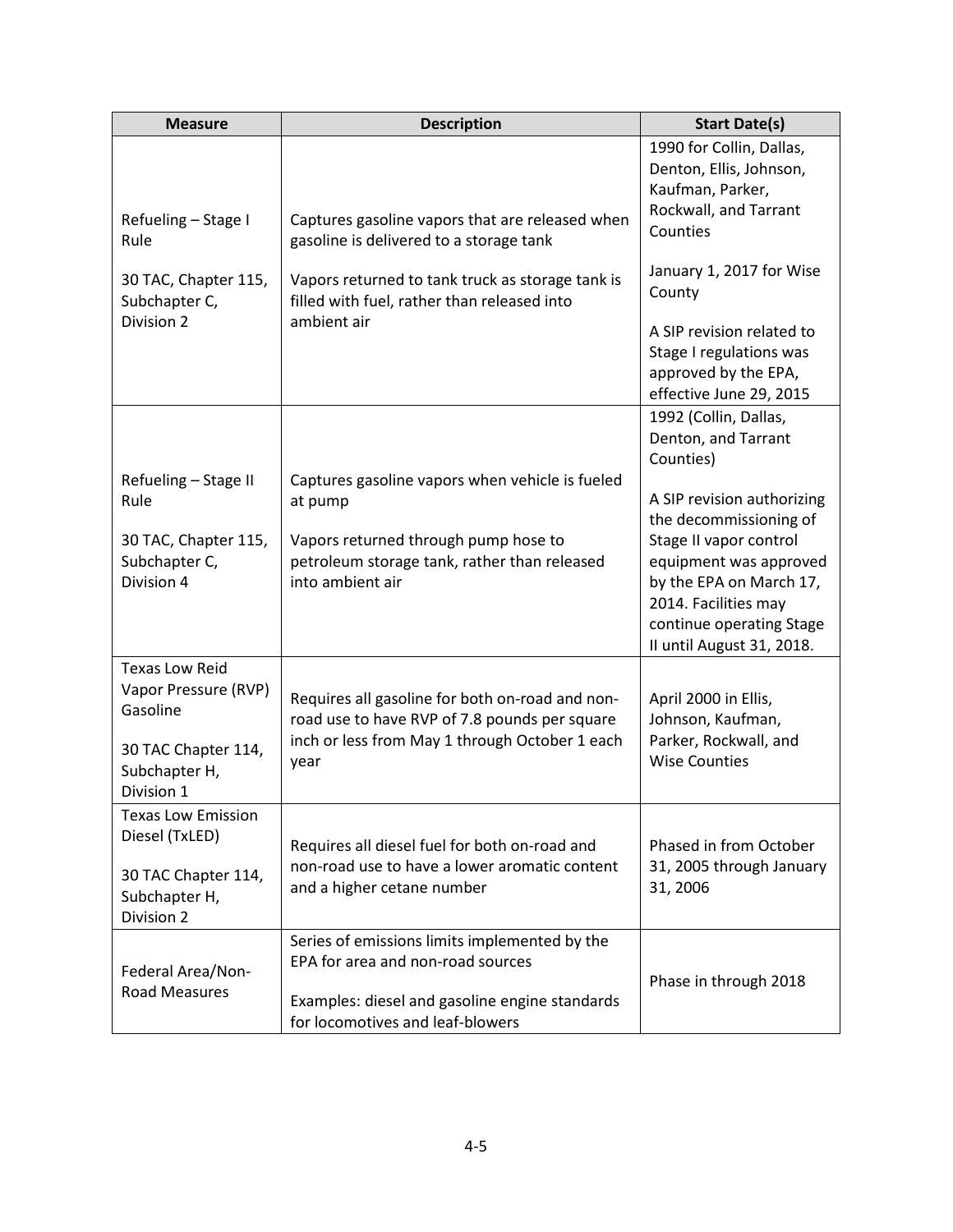| <b>Measure</b>                                                                                   | <b>Description</b>                                                                                                                                                                                                                                                                                                                                                                                                                                                                                                                                                                                                                                                                                                                                                                                                                                                                                                                                                                                                                                                           | <b>Start Date(s)</b> |
|--------------------------------------------------------------------------------------------------|------------------------------------------------------------------------------------------------------------------------------------------------------------------------------------------------------------------------------------------------------------------------------------------------------------------------------------------------------------------------------------------------------------------------------------------------------------------------------------------------------------------------------------------------------------------------------------------------------------------------------------------------------------------------------------------------------------------------------------------------------------------------------------------------------------------------------------------------------------------------------------------------------------------------------------------------------------------------------------------------------------------------------------------------------------------------------|----------------------|
| <b>Texas Emissions</b><br><b>Reduction Plan</b><br>(TERP)<br>30 TAC Chapter 114,<br>Subchapter K | Provides grant funds for on-road and non-road<br>heavy-duty diesel engine replacement/retrofit.<br>The first emissions reduction incentive grant<br>projects funded under TERP were for fiscal years<br>(FY) 2002-2003 (September 1, 2001, through<br>August 31, 2003). To focus the emissions<br>reduction benefits for the areas that needed<br>them the most, applications were accepted only<br>for projects in the Houston-Galveston-Brazoria<br>(HGB) and DFW nonattainment areas for FY<br>2002-2003. An application period limited to<br>DFW, HGB, and Beaumont-Port Arthur was done<br>in 2006 and 2007. The allocation approach<br>established by the commission for TERP included<br>several grant programs for reducing emissions<br>from mobile sources and encouraging the use of<br>cleaner alternative fuels for transportation,<br>including the Diesel Emissions Reduction<br>Incentive Program providing grants to replace or<br>upgrade heavy-duty on-road vehicles, non-road<br>equipment, locomotives, marine vessels, and<br>some stationary engines. | January 2002         |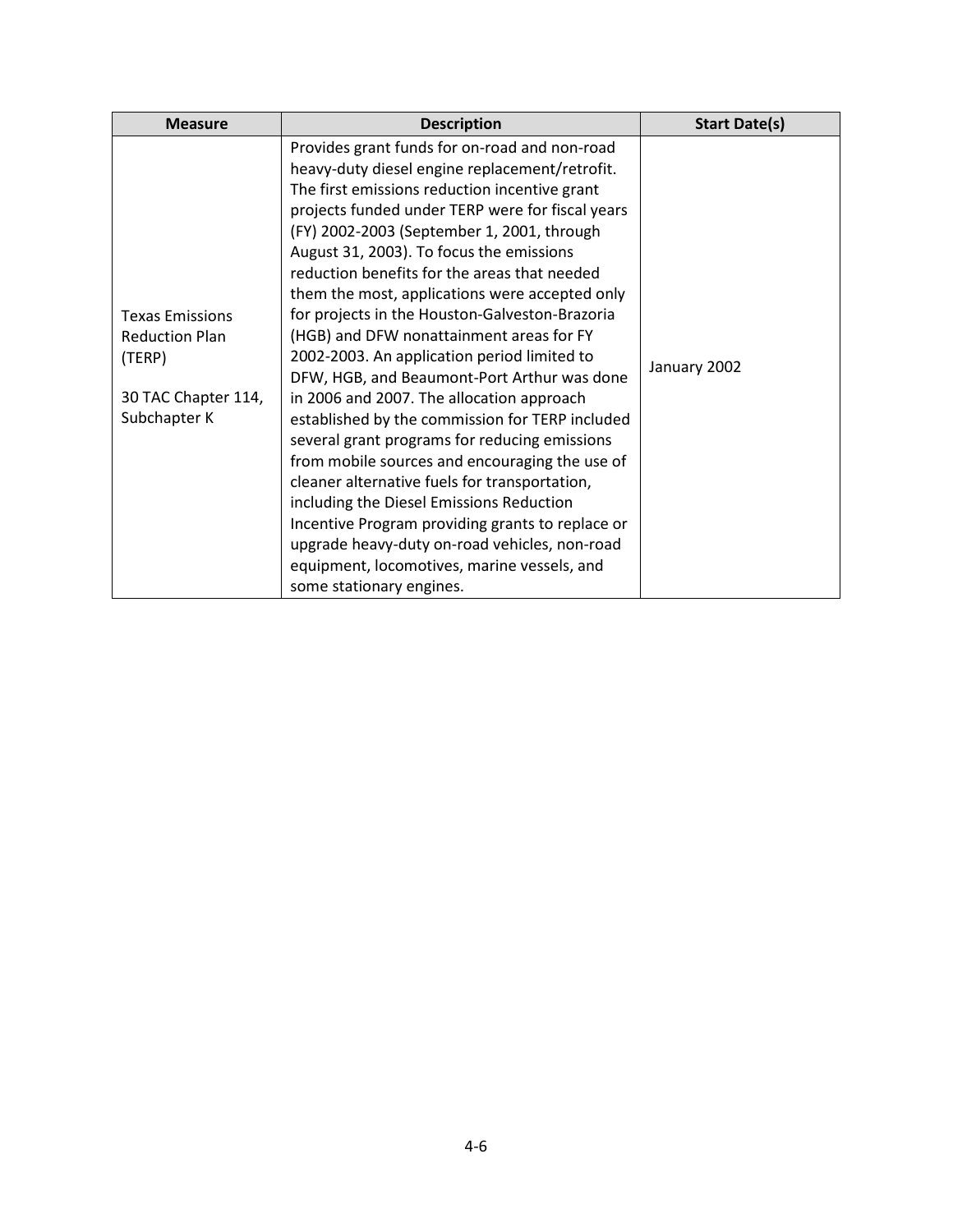| <b>Measure</b>                                                                             | <b>Description</b>                                                                                                                                                                           | <b>Start Date(s)</b>                                                                                                                                                                                                                                                                                                                                                                                                                                                                                                                                                                                                                                                                                                      |
|--------------------------------------------------------------------------------------------|----------------------------------------------------------------------------------------------------------------------------------------------------------------------------------------------|---------------------------------------------------------------------------------------------------------------------------------------------------------------------------------------------------------------------------------------------------------------------------------------------------------------------------------------------------------------------------------------------------------------------------------------------------------------------------------------------------------------------------------------------------------------------------------------------------------------------------------------------------------------------------------------------------------------------------|
| Vehicle Inspection<br>and Maintenance<br>(I/M) Rule<br>30 TAC Chapter 114,<br>Subchapter C | Yearly treadmill-type testing for pre-1996<br>vehicles and computer checks for 1996 and<br>newer vehicles                                                                                    | May 1, 2002 in Collin,<br>Dallas, Denton, and<br><b>Tarrant Counties</b><br>May 1, 2003 in Ellis,<br>Johnson, Kaufman,<br>Parker, and Rockwall<br>Counties<br>The DFW area meets the<br><b>Federal Clean Air Act</b><br>(FCAA), §182(b)(4)<br>requirements to<br>implement an I/M<br>program, and according<br>to 40 Code of Federal<br><b>Regulations (CFR)</b><br>§51.350(b)(2), an I/M<br>program is required to<br>cover the entire<br>urbanized area based on<br>the 1990 census. The<br>current I/M program in<br>the DFW ozone<br>nonattainment area<br>sufficiently covers a<br>population equal to the<br>DFW urbanized area, thus<br>expansion of the I/M<br>program to include Wise<br>County is not required. |
| California Gasoline<br>Engines                                                             | California standards for non-road gasoline<br>engines 25 hp and larger                                                                                                                       | May 1, 2004                                                                                                                                                                                                                                                                                                                                                                                                                                                                                                                                                                                                                                                                                                               |
| <b>Voluntary Mobile</b><br><b>Emissions Reduction</b><br>Program                           | Various pedestrian, bicycle, traffic, and mass<br>transit voluntary measures administered by the<br>North Central Texas Council of Governments<br>(NCTCOG) (see Appendix H for more details) | 2007                                                                                                                                                                                                                                                                                                                                                                                                                                                                                                                                                                                                                                                                                                                      |
| <b>Voluntary Energy</b><br>Efficiency/Renewable<br>Energy (EE/RE)                          | EE/RE projects encouraged by the Texas<br>Legislature are outlined in section 5.4.1.1                                                                                                        | See section 5.4.1.1                                                                                                                                                                                                                                                                                                                                                                                                                                                                                                                                                                                                                                                                                                       |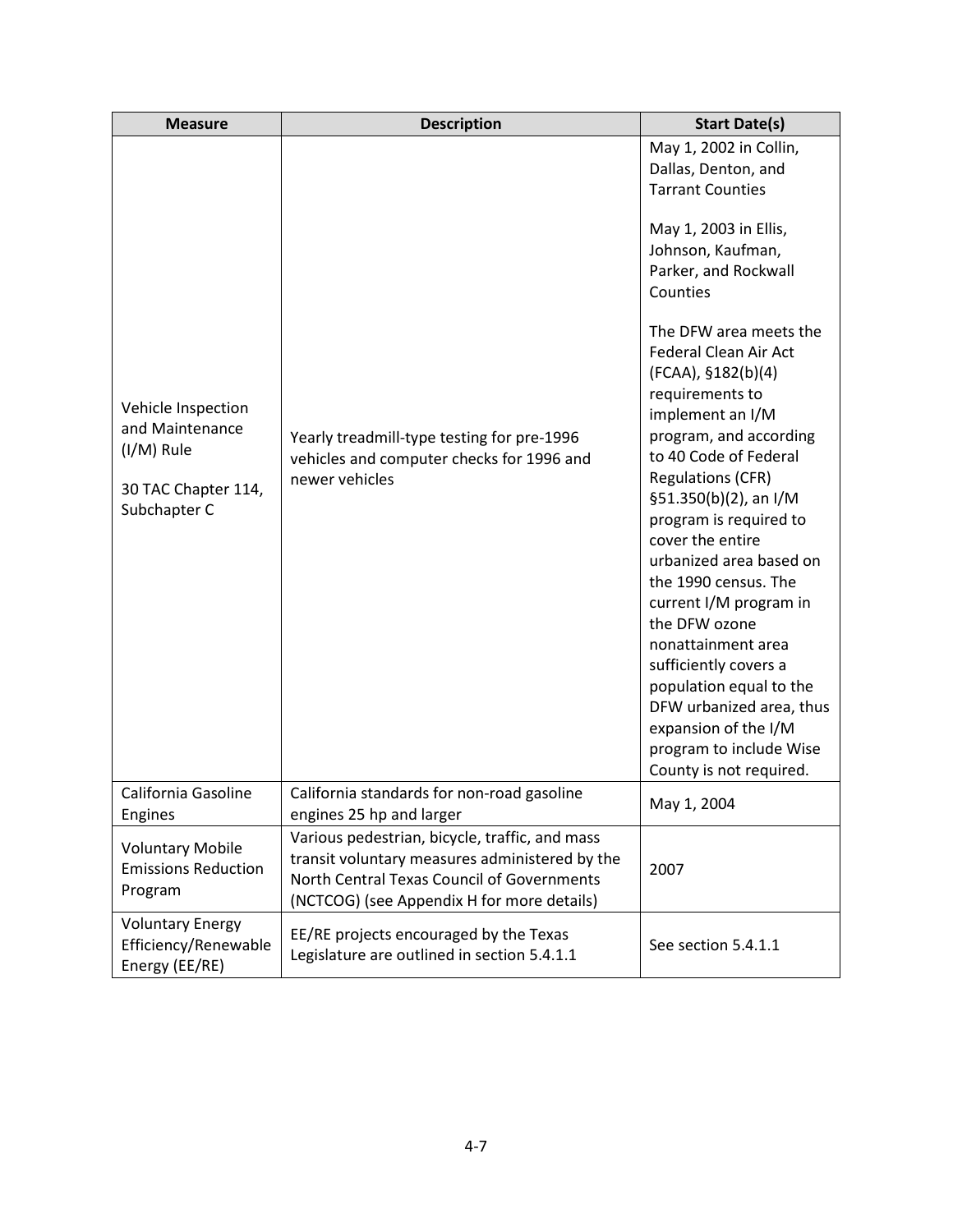| <b>Measure</b>                            | <b>Description</b>                                                                                                                                                                                                                                        | <b>Start Date(s)</b>                                                             |
|-------------------------------------------|-----------------------------------------------------------------------------------------------------------------------------------------------------------------------------------------------------------------------------------------------------------|----------------------------------------------------------------------------------|
|                                           | Series of emissions limits implemented by the<br>EPA for on-road vehicles                                                                                                                                                                                 |                                                                                  |
| Federal On-Road                           | Included in measures: Tier 1, Tier 2, and Tier 3                                                                                                                                                                                                          | Phase in through 2010                                                            |
| <b>Measures</b>                           | light-duty and medium-duty passenger vehicle<br>standards, heavy-duty vehicle standards, low<br>sulfur diesel standards, National Low Emission<br>Vehicle standards, and reformulated gasoline                                                            | Tier 3 phase in from 2017<br>through 2025                                        |
|                                           | Various transportation-related, local measures<br>implemented under the previous one-hour and<br>1997 eight-hour ozone NAAQS                                                                                                                              | May 2007 for TCM<br>commitments under 1997<br>eight-hour ozone                   |
| Transportation<br><b>Control Measures</b> | NCTCOG has implemented all transportation<br>control measure (TCM) commitments and<br>provides an accounting of TCMs as part of the<br>transportation conformity process.<br>TCMs are not required to be considered for a<br>moderate nonattainment area. | standard<br>August 1986 for TCM<br>commitments under one-<br>hour ozone standard |

# **4.3 UPDATES TO EXISTING CONTROL MEASURES (NO CHANGE)**

- **4.3.1 Updates to NO<sub>X</sub> Control Measures (No change)**
- **4.3.2 Updates to VOC Control Measures (No change)**
- **4.3.3 Minor Source Stationary Diesel Engine Exemption (No change)**
- **4.3.4 Decommissioning of Stage II Vapor Recovery (No change)**
- **4.3.5 Updates to Stage I Vapor Recovery (No change)**

# **4.4 NEW CONTROL MEASURES (NO CHANGE)**

## **4.4.1 Stationary Sources (No change)**

4.4.1.1  $NO<sub>X</sub> RACT Control Measures for Wise County (No change)$ 

# **4.5 RACT ANALYSIS**

## **4.5.1 General Discussion**

Nonattainment areas classified as moderate and above are required to meet the mandates of the FCAA under  $\S172(c)(1)$  and  $\S182(b)(2)$  and (f). According to the EPA's 2008 eight-hour ozone SIP requirements rule (80 *Federal Register* [FR] 12264), states containing areas classified as moderate nonattainment or higher must submit a SIP revision to fulfill the RACT requirements for all control techniques guidelines (CTG) emission source categories and all non-CTG major sources of  $NO<sub>x</sub>$  and VOC. This SIP revision must also contain adopted RACT regulations, certifications where appropriate that existing provisions are RACT, and/or negative declarations that there are no sources in the nonattainment area covered by a specific CTG source category. The major source threshold for moderate nonattainment areas is a potential to emit 100 tpy or more of either  $NO<sub>x</sub>$  or VOC. The 100 tpy major source threshold applies in the newly designated Wise County. A 50 tpy major source threshold is retained for the remaining nine counties, which are currently classified as a serious nonattainment area under the 1997 eight-hour ozone NAAQS.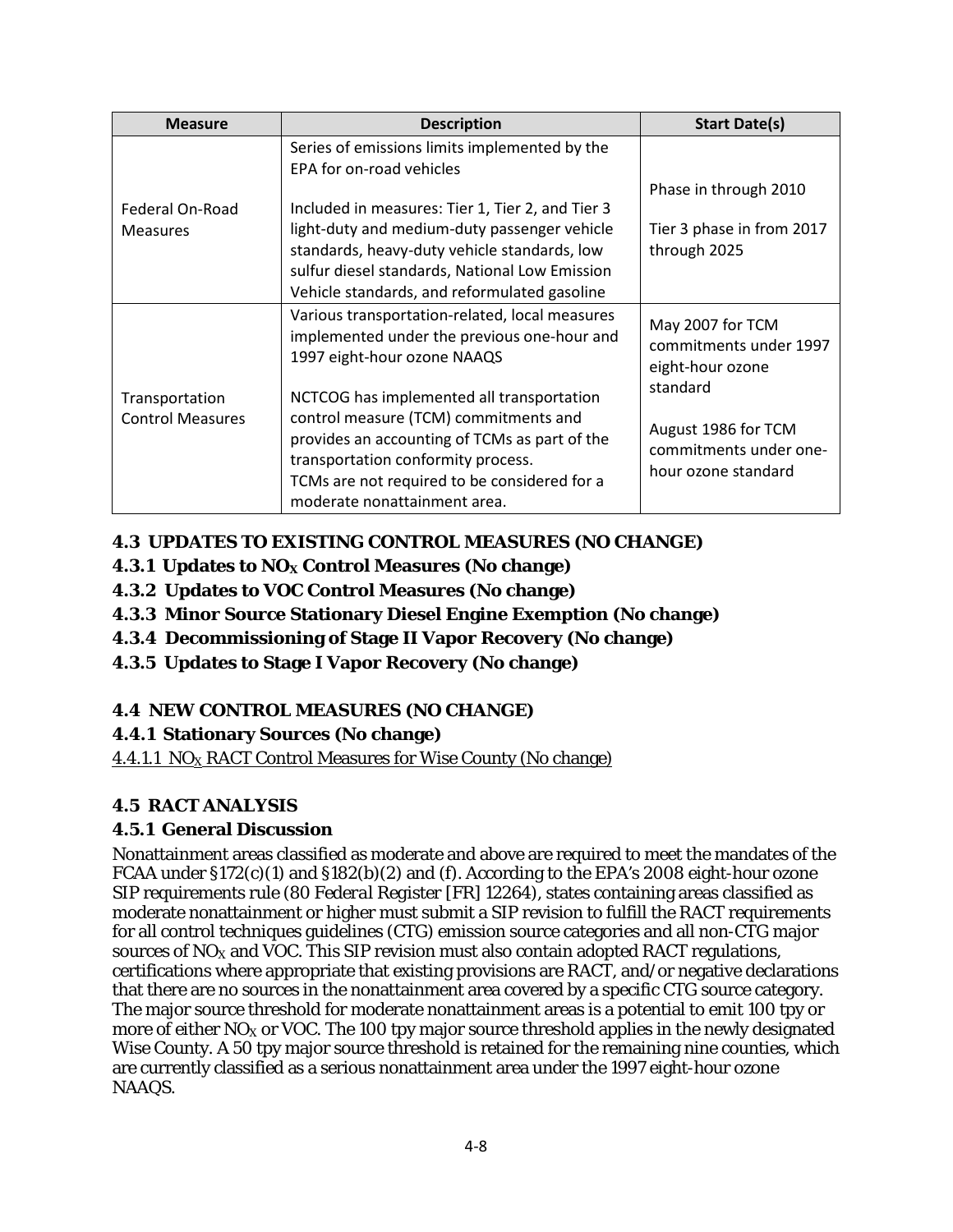RACT is defined as the lowest emissions limitation that a particular source is capable of meeting by the application of control technology that is reasonably available considering technological and economic feasibility (44 FR 53762, September 17, 1979). RACT requirements for moderate and higher classification nonattainment areas are included in the FCAA to assure that significant source categories at major sources of ozone precursor emissions are controlled to a reasonable extent, but not necessarily to best available control technology (BACT) levels expected of new sources or to maximum achievable control technology (MACT) levels required for major sources of hazardous air pollutants.

While RACT and RACM have similar consideration factors like technological and economic feasibility, there is a significant distinction between RACT and RACM. A control measure must advance attainment of the area towards meeting the NAAQS for that measure to be considered RACM. Advancing attainment of the area is not a factor of consideration when evaluating RACT because the benefit of implementing RACT is presumed under the FCAA.

In 2008, the EPA approved the DFW  $NO<sub>x</sub>$  rules in 30 TAC Chapter 117 (73 FR 73562). In 2009, the EPA approved the DFW VOC rules in 30 TAC Chapter 115 and  $NO<sub>X</sub>$  rules for cement kilns in 30 TAC Chapter 117 as meeting the FCAA RACT requirements (74 FR 1903 and 74 FR 1927). In 2014, the EPA approved the 30 TAC Chapter 115 rules for VOC storage tanks as meeting the FCAA RACT requirements (79 FR 53299). State regulations in Chapter 115 that implement the controls recommended in CTG or alternative control techniques (ACT) documents or that implement equivalent or superior emission control strategies were determined to fulfill RACT requirements for any CTG or ACT documents issued prior to 2006 for the nine-county DFW 1997 eight-hour ozone nonattainment area.

The EPA issued 11 CTG documents between 2006 and 2008 with recommendations for VOC controls on a variety of consumer and commercial products. The RACT analysis included in the DFW Attainment Demonstration SIP revision for the 1997 Eight-Hour Ozone Standard adopted on March 10, 2010 addressed the following three CTG documents:

- Flat Wood Paneling Coatings, Group II issued in 2006;
- Offset Lithographic and Letterpress Printing, Group II issued in 2006; and
- Fiberglass Boat Manufacturing Materials, Group IV issued in 2008.

The RACT analysis included in the DFW Attainment Demonstration SIP Revision for the 1997 Eight-Hour Ozone Standard adopted on December 7, 2011 addressed the remaining eight CTG documents:

- Flexible Packaging Printing Materials, Group II issued in 2006;
- Industrial Cleaning Solvents, Group II issued in 2006;
- Large Appliance Coatings, Group III issued in 2007;
- Metal Furniture Coatings, Group III issued in 2007;
- Paper, Film, and Foil Coatings, Group III issued in 2007;
- Miscellaneous Industrial Adhesives, Group IV issued in 2008;
- Miscellaneous Metal and Plastic Parts Coatings, Group IV issued in 2008; and
- Auto and Light-Duty Truck Assembly Coatings, Group IV issued in 2008.

In 2014, the EPA approved the 30 TAC Chapter 115 rules for offset lithographic printing as meeting the FCAA RACT requirements (79 FR 45105). In 2015, the EPA approved the DFW VOC rules in 30 TAC Chapter 115 addressing the remaining CTGs issued between 2006 and 2008, in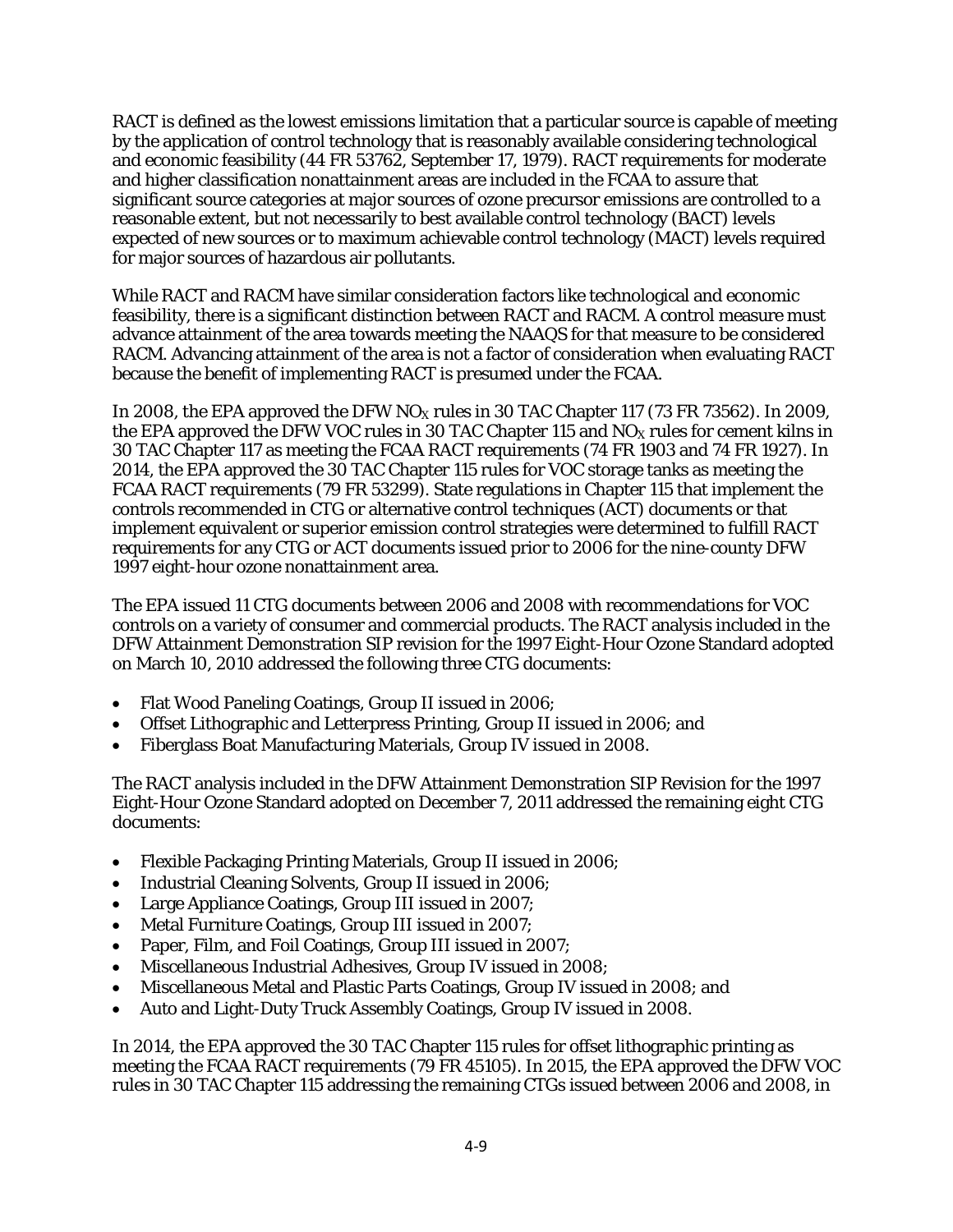addition to approving the DFW RACT analysis as meeting the FCAA RACT requirements for all affected VOC and  $NO<sub>x</sub>$  sources under the 1997 eight-hour ozone NAAQS (80 FR 16291).

TCEQ rules that are consistent with or more stringent than controls implemented in other nonattainment areas were also determined to fulfill RACT requirements. Federally approved state rules and rule approval dates can be found in 40 CFR §52.2270(c), EPA Approved Regulations in the Texas SIP. Emission sources subject to the more stringent BACT or MACT requirements were determined to also fulfill RACT requirements.

The TCEQ fulfilled FCAA RACT requirements for the 2008 eight-hour ozone NAAQS as part of the 2018 DFW Attainment Demonstration (AD) SIP revision for the 2008 eight-hour ozone NAAQS submitted to the EPA on July 10, 2015. However, as part of this 2017 DFW AD SIP revision, the TCEQ reviewed the 2013 point source emissions inventory to verify that all CTG or ACT emission source categories and non-CTG or non-ACT major emission sources in the DFW nonattainment area were subject to requirements that meet or exceed the applicable RACT requirements, or that further emission controls on the sources were either not economically feasible or not technologically feasible. The TCEQ concluded that RACT is in place for all emission sources in the DFW area and that no additional rulemaking is necessary as part of this 2017 DFW AD SIP Revision.

#### **4.5.2 NOX RACT Determination (No change) 4.5.3 VOC RACT Determination (No change)**

## **4.6 RACM ANALYSIS**

## **4.6.1 General Discussion**

FCAA, §172(c)(1) requires states to provide for implementation of all RACM as expeditiously as practicable and to include RACM analyses in the SIP. In the general preamble for implementation of the FCAA Amendments published in the April 16, 1992 issue of the *Federal Register* (57 FR 13498), the EPA explains that it interprets FCAA, §172(c)(1) as a requirement that states incorporate into their SIP all RACM that would advance a region's attainment date; however, states are obligated to adopt only those measures that are reasonably available for implementation in light of local circumstances.

The TCEQ used a two-step process to develop the list of potential control strategies evaluated during the RACM analysis for the 2018 DFW AD SIP for the 2008 eight-hour ozone NAAQS submitted to the EPA on July 10, 2015. The same list was used for this 2017 DFW AD SIP revision. First, the TCEQ compiled a list of potential control strategy concepts based on an initial evaluation of the existing control strategies in the DFW nonattainment area and existing sources of VOC and  $NO<sub>X</sub>$  in the DFW nonattainment area. The EPA allows states the option to consider control measures outside the ozone nonattainment area that can be shown to advance attainment; however, consideration of these sources is not a requirement of the FCAA. A draft list of potential control strategy concepts was developed from this initial evaluation. The TCEQ also invited stakeholders to suggest any additional strategies that might help advance attainment of the DFW nonattainment area. The final list of potential control strategy concepts for RACM analysis includes the strategies on the initial draft list and the strategies suggested by stakeholders during the informal stakeholder comment process.

Each control measure identified through the control strategy development process was evaluated to determine if the measure would meet established criteria to be considered reasonably available. The TCEQ used the general criteria specified by the EPA in the proposed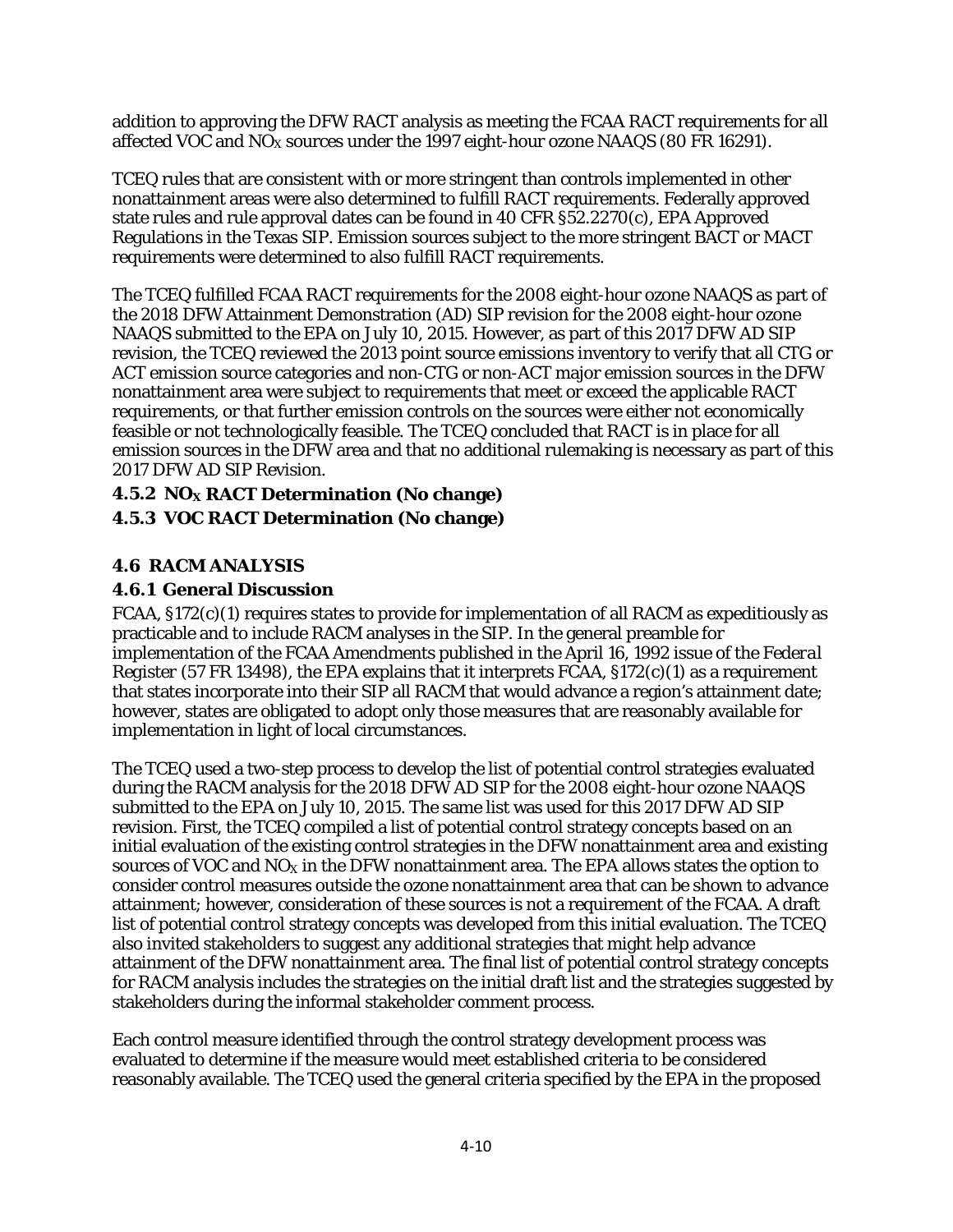approval of the New Jersey RACM analysis published in the January 16, 2009 issue of the *Federal Register* (74 FR 2945):

*RACM is defined by the EPA as any potential control measure for application to point, area, on-road and non-road emission source categories that meets the following criteria:*

- *The control measure is technologically feasible;*
- *The control measure is economically feasible;*
- *The control measure does not cause ''substantial widespread and long-term adverse impacts;''*
- *The control measure is not ''absurd, unenforceable, or impracticable;''*
- *The control measure can advance the attainment date by at least one year.*

The EPA did not provide guidance in the *Federal Register* notice on how to interpret the criteria "advance the attainment date by at least one year." Considering the July 20, 2018 attainment date for this 2017 DFW AD SIP revision, the TCEQ evaluated this aspect of RACM based on advancing the deadline for implementing control measures by one year, to July 20, 2017. As a result of the December 23, 2014 court decision that vacated the previous December 31, 2018 attainment date, the commission reevaluated RACM as part of this 2017 DFW AD SIP revision based on the new attainment date of July 20, 2018, since the new attainment year is now 2017.

In order for a control measure to "advance attainment," it would need to be implemented prior to the beginning of ozone season in the attainment year, so suggested control measures that could not be implemented by March 1, 2017 could not be considered RACM because the measures would not advance attainment. To "advance the attainment date by at least one year" to July 20, 2017, suggested control measures would have to be fully implemented by March 1, 2016. In order to provide a reasonable amount of time to fully implement a control measure, the following must be considered: availability and acquisition of materials; the permitting process; installation time; and the time and resources necessary for implementation of testing and monitoring to demonstrate compliance.

The TCEQ also considered whether the control measure was similar or identical to control measures already in place in the DFW nonattainment area. If the suggested control measure would not provide substantive and quantifiable benefit over the existing control measure, then the suggested control measure was not considered RACM because reasonable controls were already in place. Tables G-1: *DFW Area Stationary Source RACM Analysis* and G-2: *DFW Area On-Road and Non-Road Mobile Source RACM Analysis* of Appendix G: *RACM Analysis* presents the final list of potential control measures as well as the RACM determination for each measure.

## **4.6.2 Results of the RACM Analysis**

Based on the RACM analysis, the TCEQ determined that no potential control measures met the criteria to be considered RACM. All potential control measures evaluated for stationary sources were determined to not be RACM due to technological or economic feasibility, enforceability, adverse impacts, or ability of the measure to advance attainment of the NAAQS. In general, the inability to advance attainment is the primary determining factor in the RACM analyses. As discussed in Chapter 3: *Photochemical Modeling* and Chapter 5: *Weight of Evidence* of this 2017 DFW AD SIP revision, the current modeling results in conjunction with the weight of evidence analysis indicate that the DFW area will demonstrate attainment. Modeling results based on the April 2007 EPA modeling guidance project the future ozone design value to be 77 parts per billion (ppb). Use of the newer EPA draft guidance projects this 2018 future ozone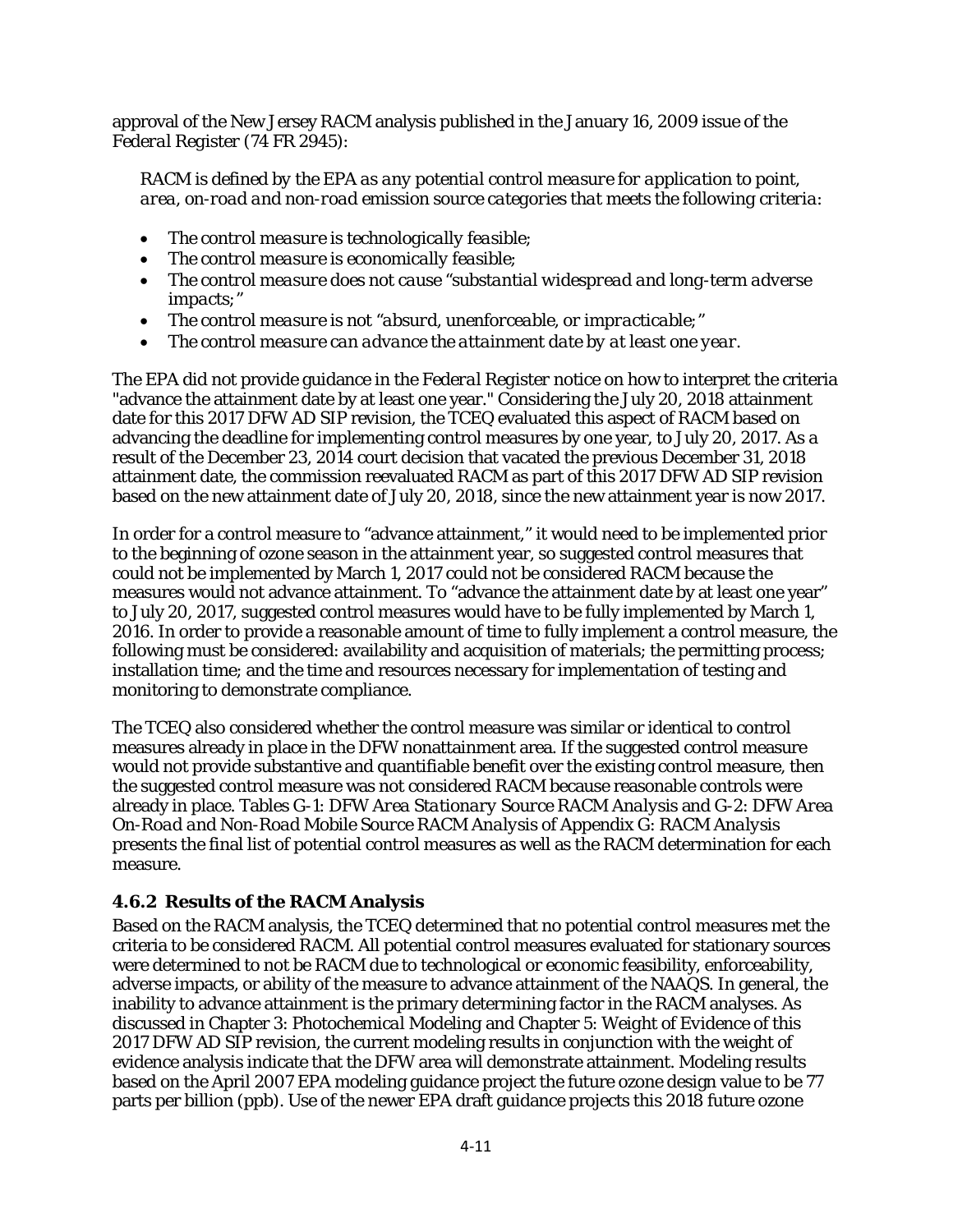design value to be 76 ppb. These 2018 design values and the weight of evidence analysis included in Chapter 5 of this 2017 DFW AD SIP revision demonstrate attainment of the 2008 eight-hour ozone NAAQS. Based on a July 20, 2018 attainment deadline, a control measure would have to be in place by March 1, 2017 (prior to the beginning of ozone season in the attainment year) to be considered RACM. Furthermore, a control measure would have to be in place by March 1, 2016 in order for the measure to advance the attainment date by one year; to July 20, 2017; and it is not possible for the TCEQ to reasonably implement any control measures that would provide for earlier attainment of the NAAQS. Specifically, there is not adequate time to adopt additional rule requirements and have these rules go into effect or for sources to acquire, install, permit, and/or begin operation prior to this date. Negative RACM determinations for potential control measures that were based on technological or economic feasibility, enforceability, or adverse impacts remain relevant, regardless of attainment year.

## **4.7 MVEB**

The MVEB refers to the maximum allowable emissions from on-road mobile sources for each applicable criteria pollutant or precursor as defined in the SIP. The budget must be used in transportation conformity analyses. Areas must demonstrate that the estimated emissions from transportation plans, programs, and projects do not exceed the MVEB. The attainment budget represents the summer weekday on-road mobile source emissions that have been modeled for the AD, and includes all of the on-road control measures reflected in Chapter 4: *Control Strategies and Required Elements* of the demonstration. The on-road emission inventory establishing this MVEB was developed with the 2014 version of the Motor Vehicle Emission Simulator (MOVES2014) model, and is shown in Table 4-2: *2017 Attainment Demonstration MVEB for the 10-County DFW Area*. For additional detail, refer to Chapter 3 of Appendix B*: Emissions Modeling for the DFW Attainment Demonstration SIP Revision for the 2008 Eight-Hour Ozone Standard.*

|  | Table 4-2: 2017 Attainment Demonstration MVEB for the 10-County DFW Area |  |
|--|--------------------------------------------------------------------------|--|
|  |                                                                          |  |

| 10-County DFW Area On-Road Emissions Inventory<br><b>Description</b> | $NOx$ tons per<br>day (tpd) | VOC (tpd) |
|----------------------------------------------------------------------|-----------------------------|-----------|
| 2017 On-Road MVEB Based on MOVES2014                                 | 130.77                      | 64.91     |

# **4.8 MONITORING NETWORK**

The TCEQ operates a variety of monitors in support of assessing ambient air quality throughout the state of Texas. These monitors meet the requirements for several federally required networks including the State or Local Air Monitoring Stations network (SLAMS), Photochemical Assessment Monitoring Stations network, Chemical Speciation Network, National Air Toxics Trends Stations network, and National Core Multipollutant Monitoring Stations network.

The Texas annual monitoring network plan provides information on ambient air monitors established to meet federal ambient monitoring requirements including comparison to the NAAQS. Under 40 CFR §58.10, all states are required to submit an annual monitoring network plan to the EPA by July 1 of each year. The annual monitoring network plan is made available for public inspection for at least 30 days prior to submission to the EPA. The plan and any comments received during the 30 day inspection period are forwarded to the EPA for final review and approval. The TCEQ's 2015 plan presented the current Texas network, as well as proposed changes to the network from July 1, 2015, through December 31, 2016. The plan was posted for public comment from May 15, 2015, through June 14, 2015, and was submitted to the EPA on July 1, 2015.